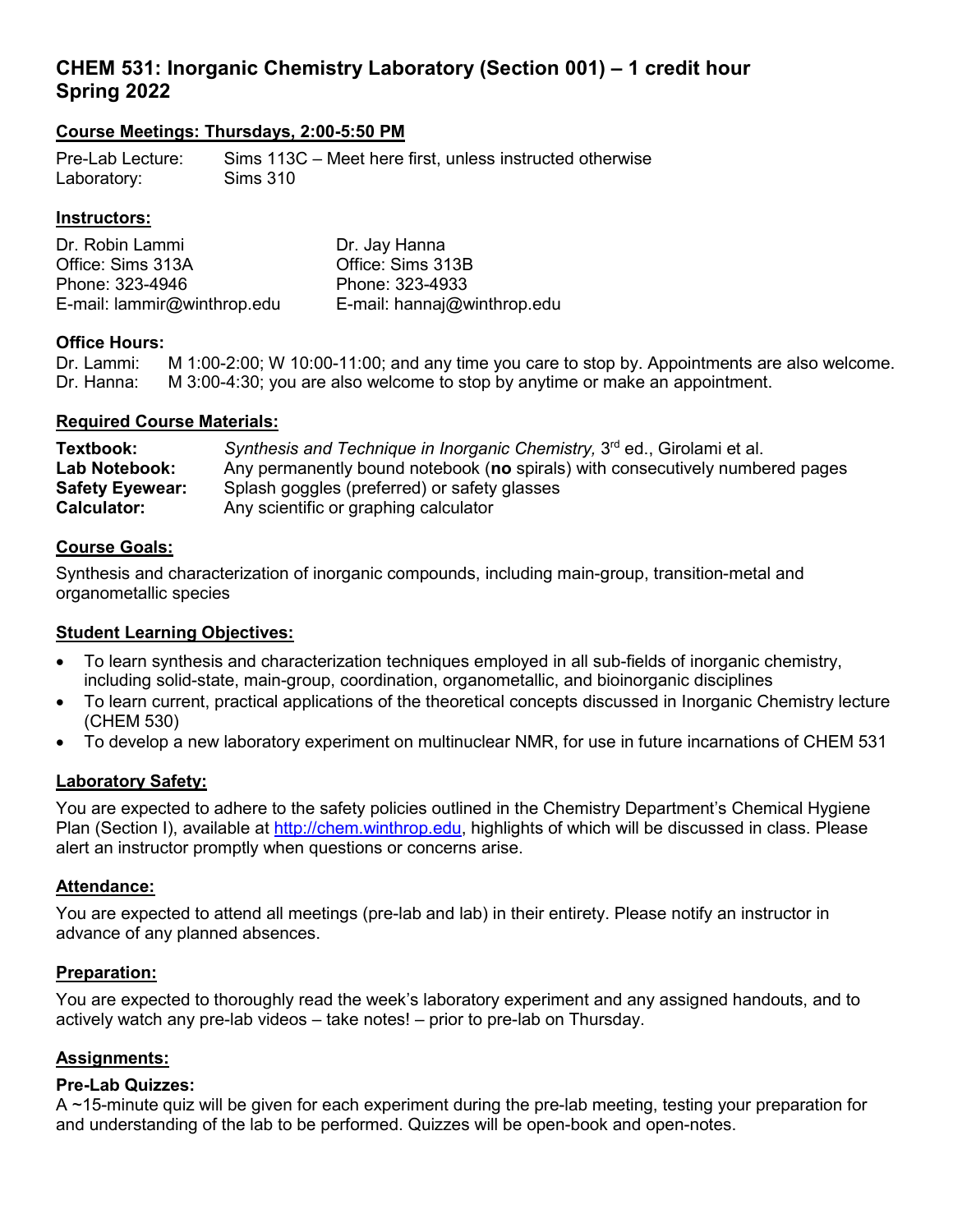#### **Lab Reports:**

You will be required to turn in some form of culminating assignment (i.e., "lab report") for each experiment; details will be provided in class. In some cases, this will consist of a formal written report, comprising Abstract, Introduction, Experimental Methods, Results, Discussion, Conclusions, and References sections. In other instances, it may consist of informal answers to questions.

Assignments must be completed **individually**, even if the laboratory work was performed with a partner or group; the only **exception** to this is the final report for the Multinuclear NMR Project, for which each group will turn in one assignment. Reports are due on the dates indicated on the course schedule or as announced in class. Late reports will be penalized 5% per day.

## **Development of a New Multinuclear NMR Experiment:**

This semester, our class will work from the chemical education literature to refine and test-drive a laboratory exercise involving multinuclear NMR. Student groups will be responsible for preparing a lab write-up styled after a chapter in the textbook; planning, executing and reporting on experiment(s); and making recommendations to improve on the exercise before it is implemented for future incarnations of the course. Specific assignments and deadlines will be provided in class.

#### **Exams:**

Two written exams will be given to assess your understanding of the theory and procedures learned. No makeup exams will be given. You must take the final exam in order to pass the course.

**Midterm: Thursday, March 24 Final: Wednesday, April 27, 8 a.m.**

#### **Additional Requirements for Graduate Credit:**

A student wishing to earn graduate credit for this course must plan, complete, and report on one of the "Independent Study" exercises listed with a textbook experiment that the class is performing. The student must choose and obtain instructors' approval for the selected "Independent Study" exercise no later than **March 1.**  The formal written report on this activity is due no later than **April 25**, and will be worth up to 100 points.

## **Grading:**

The assignments for this course and their respective point values are shown below.

| <b>Pre-lab Quizzes</b>   | 70 (7 x 10)  |
|--------------------------|--------------|
| Lab Reports, Exp. 1-7    | 350 (7 x 50) |
| Multinuclear NMR Project | 130          |
| Lab Notebook             | 50           |
| Midterm Exam             | 50           |
| <b>Final Exam</b>        | 100          |
| <b>Total</b>             | 750 points   |

Course grades will be determined based on the total points earned. The following grading scale is guaranteed; grade cut-offs may be adjusted lower, depending on class performance:

| A 93-100   | $A - 90-92$ | <b>B+</b> 87-89 | <b>B</b> 83-86 | <b>B</b> -80-82 |
|------------|-------------|-----------------|----------------|-----------------|
| $C+ 77-79$ | $C$ 73-76   | $C - 70-72$     | <b>D</b> 60-69 | $F \leq 60$     |

#### **COVID-19 Statement:**

During this pandemic period, each student is expected to act in the best interest of the WU community by behaving responsibly to limit the spread of the COVID-19 virus. All students, faculty, and staff must wear masks inside buildings and classrooms, unless alone in a private office. All members of the campus community must follow campus guidance on masking. Please do not attend class if you have a fever or any signs of the COVID virus; do not attend class if your roommate or someone you have close contact with acquires the virus; and be respectful of others' desire to remain COVID-free. Students who violate WU guidelines will be asked to